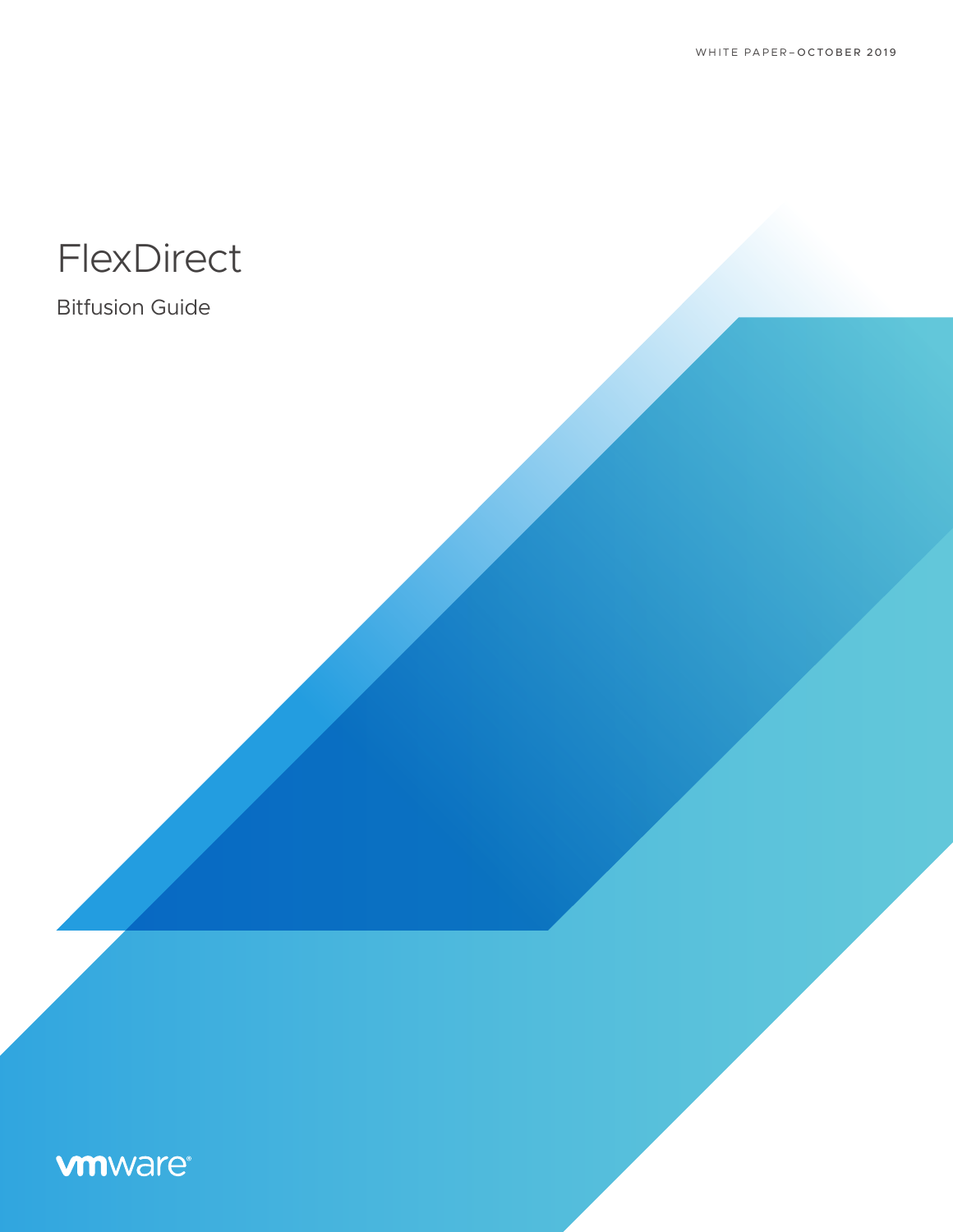## Table of Contents

| FlexDirect GPU Virtualization                                                               | 3 |
|---------------------------------------------------------------------------------------------|---|
| Overview                                                                                    | 3 |
| FlexDirect Is Compatible with Any Environment                                               | 3 |
| <b>FlexDirect Employs Efficient Runtime Optimizations</b>                                   | 3 |
| FlexDirect Offers Reduced TCO and Increased Utilization of<br><b>Expensive Accelerators</b> |   |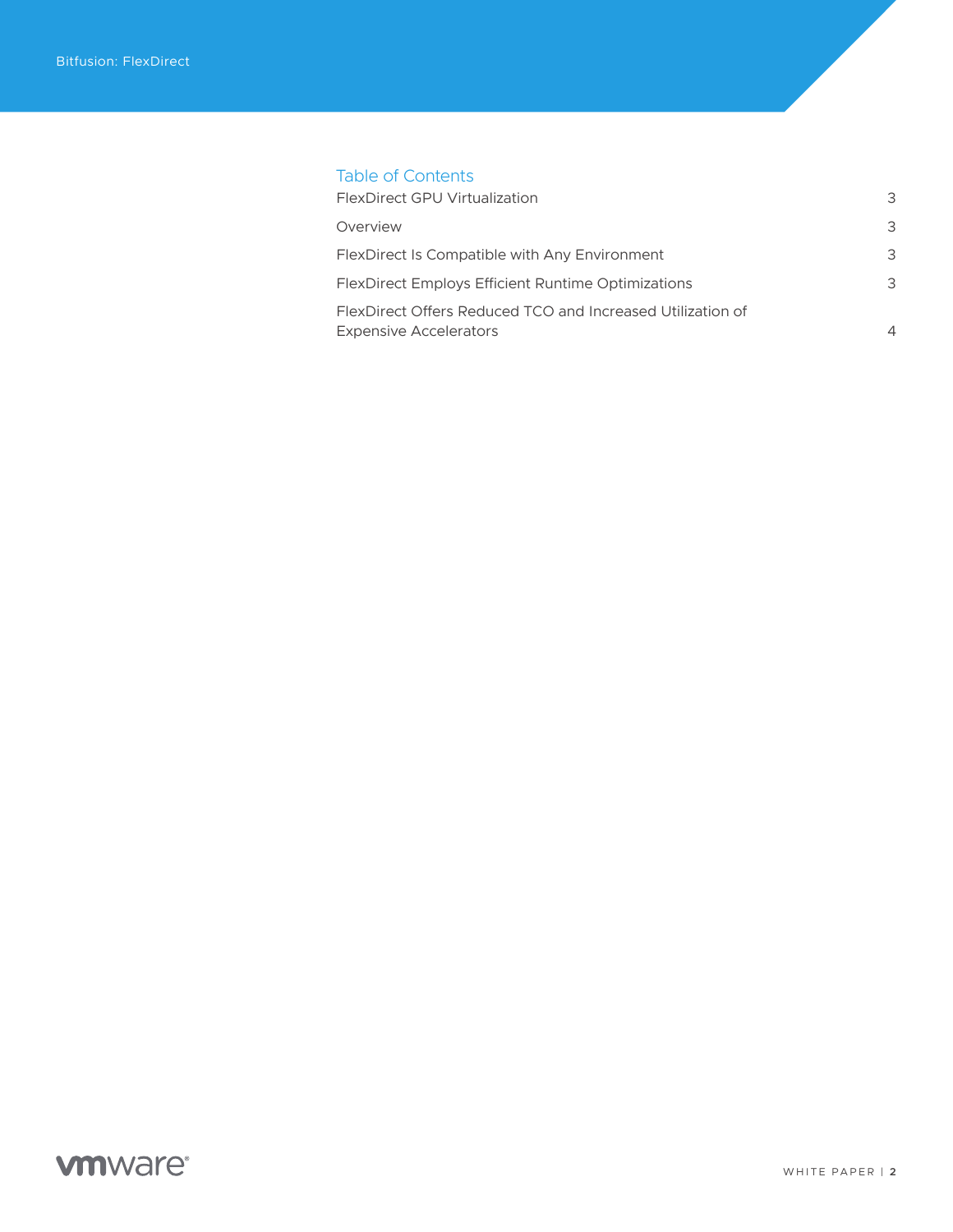#### <span id="page-2-0"></span>FlexDirect GPU Virtualization

Bitfusion FlexDirect is a transparent virtualization layer combining multiple GPU and CPU systems into a single elastic compute cluster to support sharing, scaling, pooling and management of compute resources.

FlexDirect dramatically optimizes existing GPU solutions with two to four times better utilization (which results in similar cost savings) and offers the ability to dynamically adjust compute resources from fractions of a GPU to many GPUs with on-the-fly network attachment of GPUs from multiple systems.

#### **Overview**

FlexDirect Delivers Several Dimensions of Innovation:

- FlexDirect connects any compute servers remotely, over Ethernet, Infiniband RDMA or RoCE networks to GPU server pools
- FlexDirect attaches and detaches GPUs to workloads in real time, offering unprecedented utilization of GPUs
- FlexDirect slices GPUs to virtual GPUs of any size, allowing multiple workloads to run in parallel
- FlexDirect runs in userspace and is proven to work in public cloud, private cloud, on-premise hardware environments, and with any hypervisor or container
- FlexDirect has extensions to support FPGAs and ASICs (any OpenCL compliant hardware)
- FlexDirect also allows you to manage the GPUs, maintaining policies for clients, idle timeouts, and monitoring GPU usage

FlexDirect has an analytics tool with which you can measure over time the GPU utilization on your cluster before trying any of our virtualization tools

#### FlexDirect Is Compatible with Any Environment

Requiring no operating system, hardware, or code changes, Bitfusion FlexDirect works with existing virtual machine (VM), Hypervisor or containerized applications to take full advantage of advanced GPU virtualization.

FlexDirect uses a client-server architecture where servers provide the GPU resources for the cluster, and clients are where end-user applications are run.

- Bitfusion Application Instance (Client): The machines where end users will be running their applications. It can be a GPU instance, but it is not required that it be.
- Bitfusion GPU Instance (Server): The machines which provide GPU resources to the cluster.

There are many flexible configurations which are possible using FlexDirect. However, the most common are: One-to-Many, Many-to-One, and Many-to-Many.

#### FlexDirect Employs Efficient Runtime Optimizations

FlexDirect has several runtime optimizations to automatically adapt the best combination of transports—Host CPU Copies, PCIe, Ethernet, InfiniBand, GPUDirect RDMA—to achieve superior results. In most cases, virtualized and remotely attached GPUs using Bitfusion FlexDirect match or exceed native GPU performance and efficiency across a variety of machine learning workloads.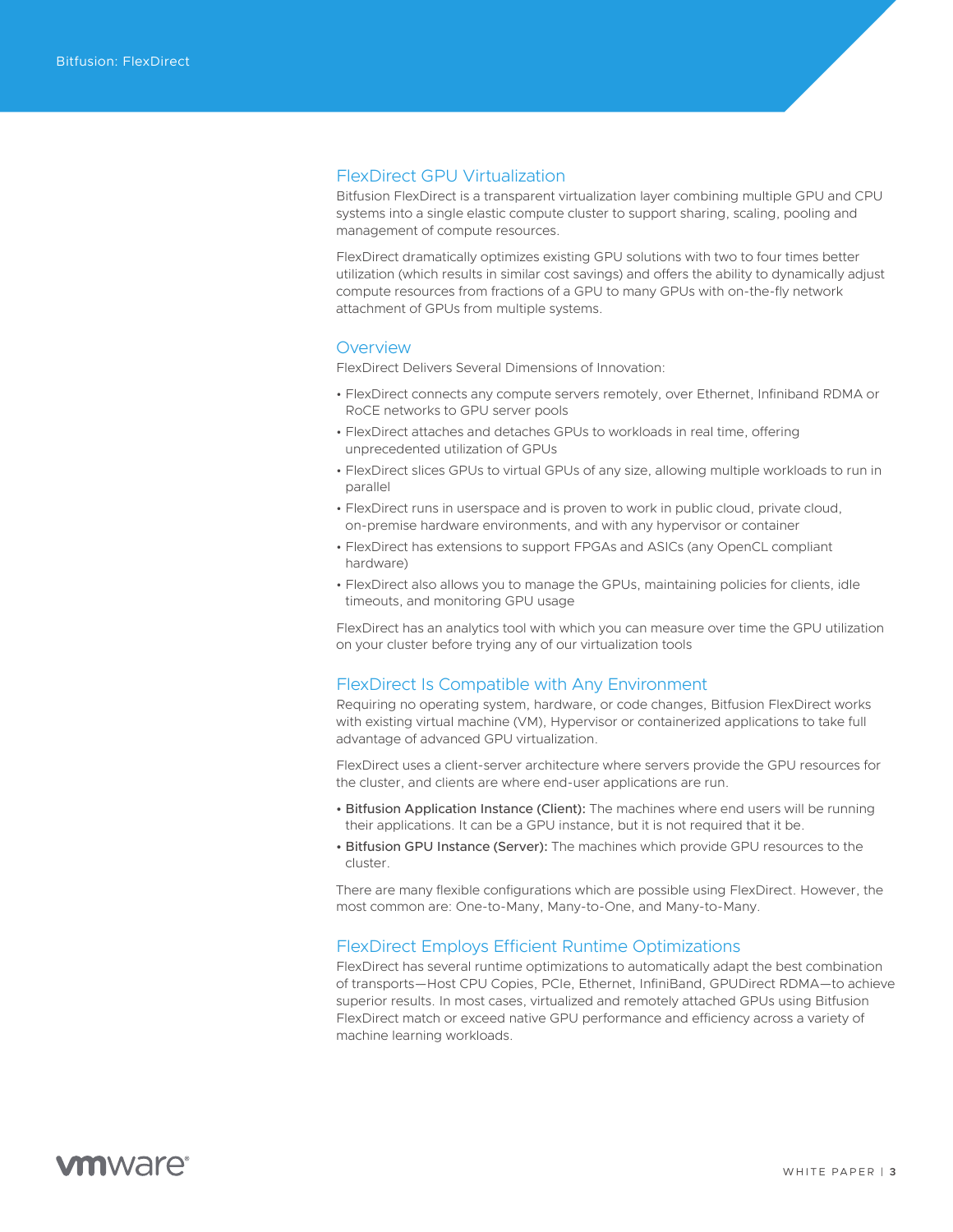### <span id="page-3-0"></span>FlexDirect Offers Reduced TCO and Increased Utilization of Expensive Accelerators

GPU utilization in an organization usually follows a trend like that below.

| Today's Standard          |  |      |  |                      |     |                                                   |      |     |   |        |    |     |
|---------------------------|--|------|--|----------------------|-----|---------------------------------------------------|------|-----|---|--------|----|-----|
| GPU <sub>1</sub>          |  |      |  | ____________________ |     |                                                   |      |     | ш | 11 MM  |    |     |
| GPU 2 <b>            </b> |  |      |  |                      |     | <b>THE THEFT OF HE ALL AND ANOTHER CONTINUES.</b> |      |     |   | 88 B.S | л. |     |
| 8AM                       |  | 12PM |  | 4PM                  | 8PM |                                                   | 12AM | 4AM |   |        |    | 8AM |

FlexDirect allows you to take advantage of underutilized GPU compute cycles more efficiently by allowing real-time aggregation and disaggregation of GPUs. For instance, you can keep your workloads on CPU machines most of the time and remote-attach a GPU only when the workload needs a GPU, increasing utilization of GPUs by two to four times.



Not only does FlexDirect allow you to attach GPUs to any machine remotely, offering reduction in total cost of ownership, it also lets you slice a single GPU into multiple virtual GPUs of any size, providing increased performance along with increased utilization because of packing more workloads to run in parallel on the same GPU.

#### Increased Inference Performance with Bitfusion



Use Case: Partial GPUs For Inference Workloads<br>Hardware: AWS EC2 r4.xlarge, p2.8xlarge (K80 GPUs)<br>**Software**: OS Ubuntu 16.04 LTS<br>**Benchmark:** Tensorflow 1.4.1 RNN Model GPU: K80 Libraries: Cuda 9.0, CuDNN 7

**vm**ware<sup>®</sup>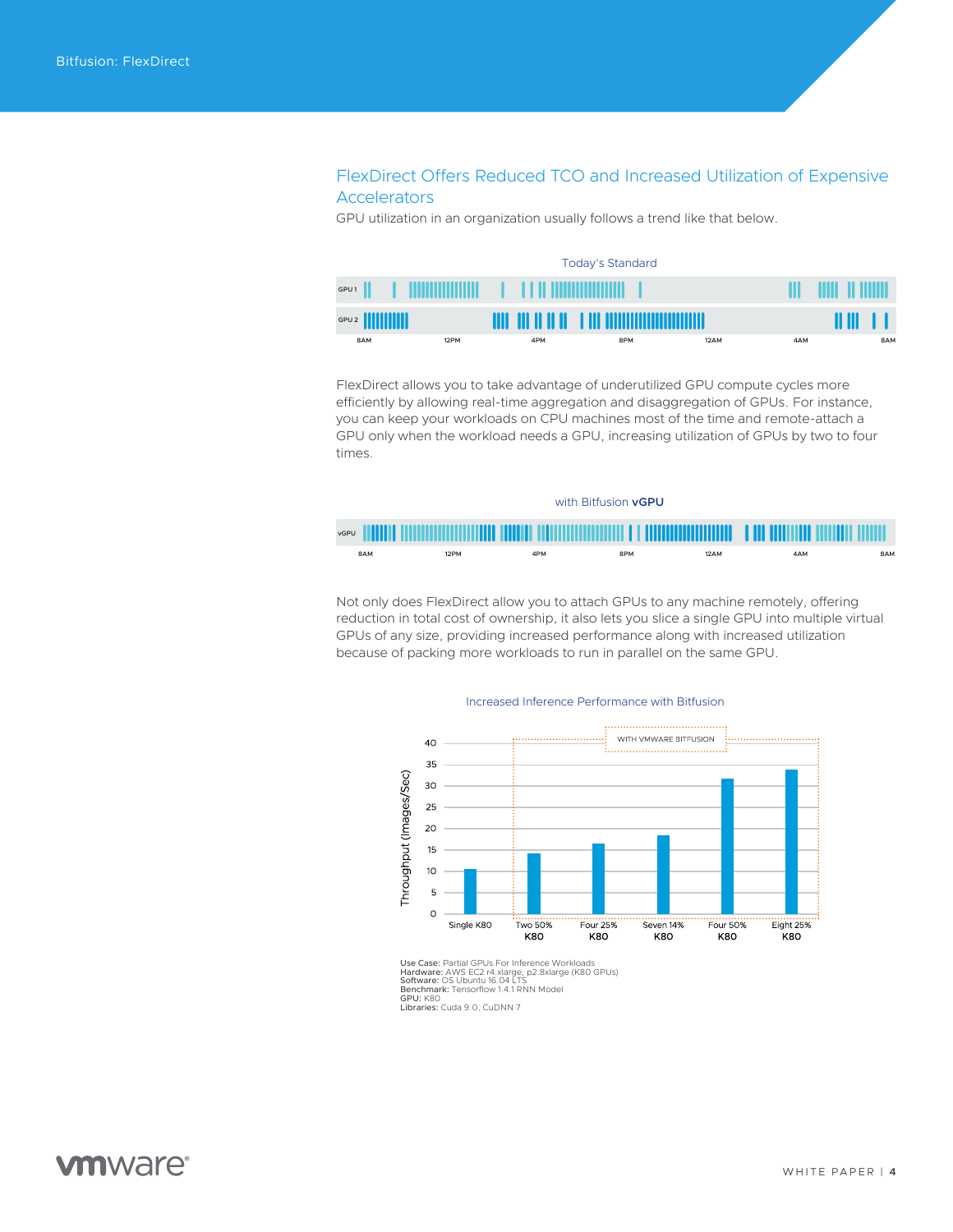FlexDirect improves the unit economics of use cases which may not take advantage of entire nodes and GPUs, such as early test and validation of machine learning algorithms. Fractional GPUs (as small as 1/20th of a GPU) can be assigned at runtime to support many more users than before on the same physical hardware. This affords fine-grained resource control without having to resort to a variety of lower-powered devices that would increase the scope and burden of infrastructure management. FlexDirect delivers high performance GPU instances with significantly lower costs and enables users to "right size" spending and capacity to various stages of development and testing.

# **vm**ware<sup>®</sup>